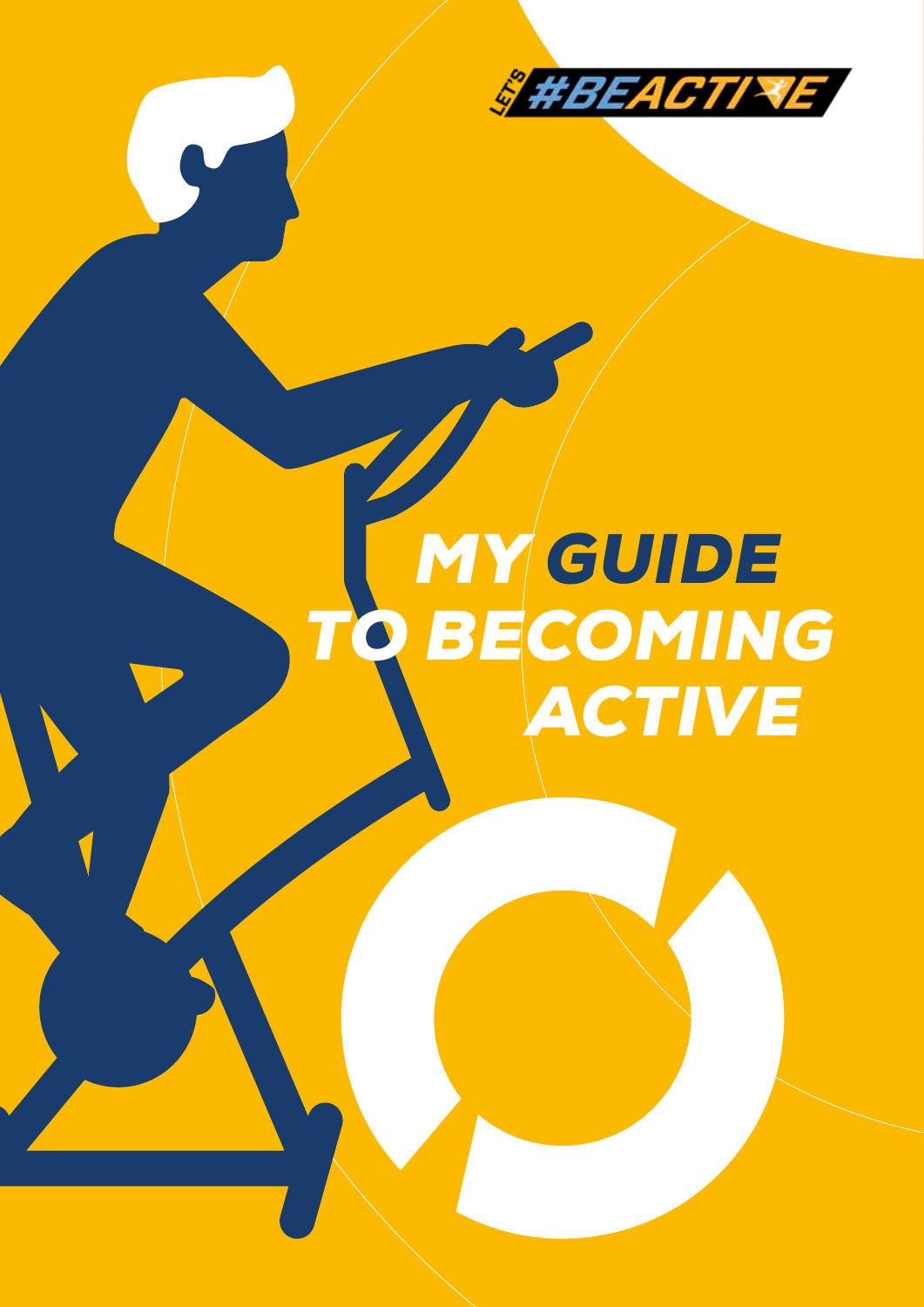## *WELCOME TO LET'S #BEACTIVE*

## *HELLO AND WELCOME TO LET'S #BEACTIVE*

**Congratulations** on taking the first step and joining thousands of people across Europe who are embarking on the same journey to becoming more active and leading healthier, more fulfilling lives.

#### **This is your personal guide where you can:**

 $\rightarrow$  Explore your motivation to becoming more active  $\rightarrow$  Plan your activities and track your progress  $\rightarrow$  Discover the benefits of being active

Activity does not have to be hard. It is all about making small changes to your lifestyle that will motivate and encourage you to achieve your goals. You have taken the first step, now it's time to start believing in yourself.

> **Good luck and enjoy your journey to a more active lifestyle.**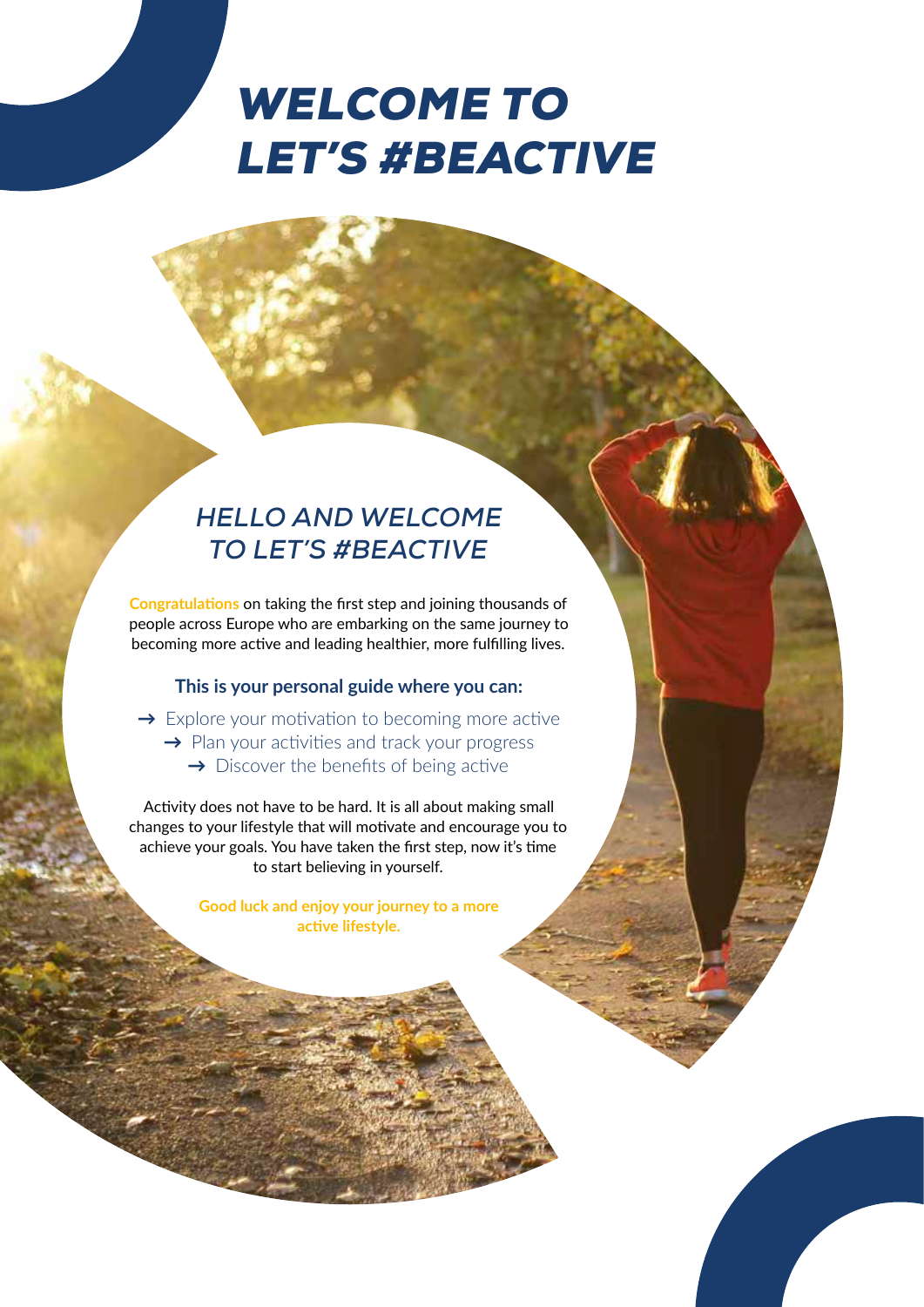

*It can help you to feel more confident and to improve your mood.*



*It tones and strengthens your muscles, bones and joints.*

## *WHY BE MORE ACTIVE?*

Becoming more active is beneficial in more ways than you might think! Research shows that leading an active lifestyle will improve your health and lower your risk of developing health problems such as cardiovascular disease, diabetes and osteoarthritis.

**But there are lots of other benefits to being active, some of which can include:**



*It helps you to maintain a healthy weight.*



*It gives you a chance to socialise, meet new people and get outdoors.*



*It can boost energy levels and improve your sleep quality.*

*It gives you some "me time" to focus on yourself and recharge your batteries*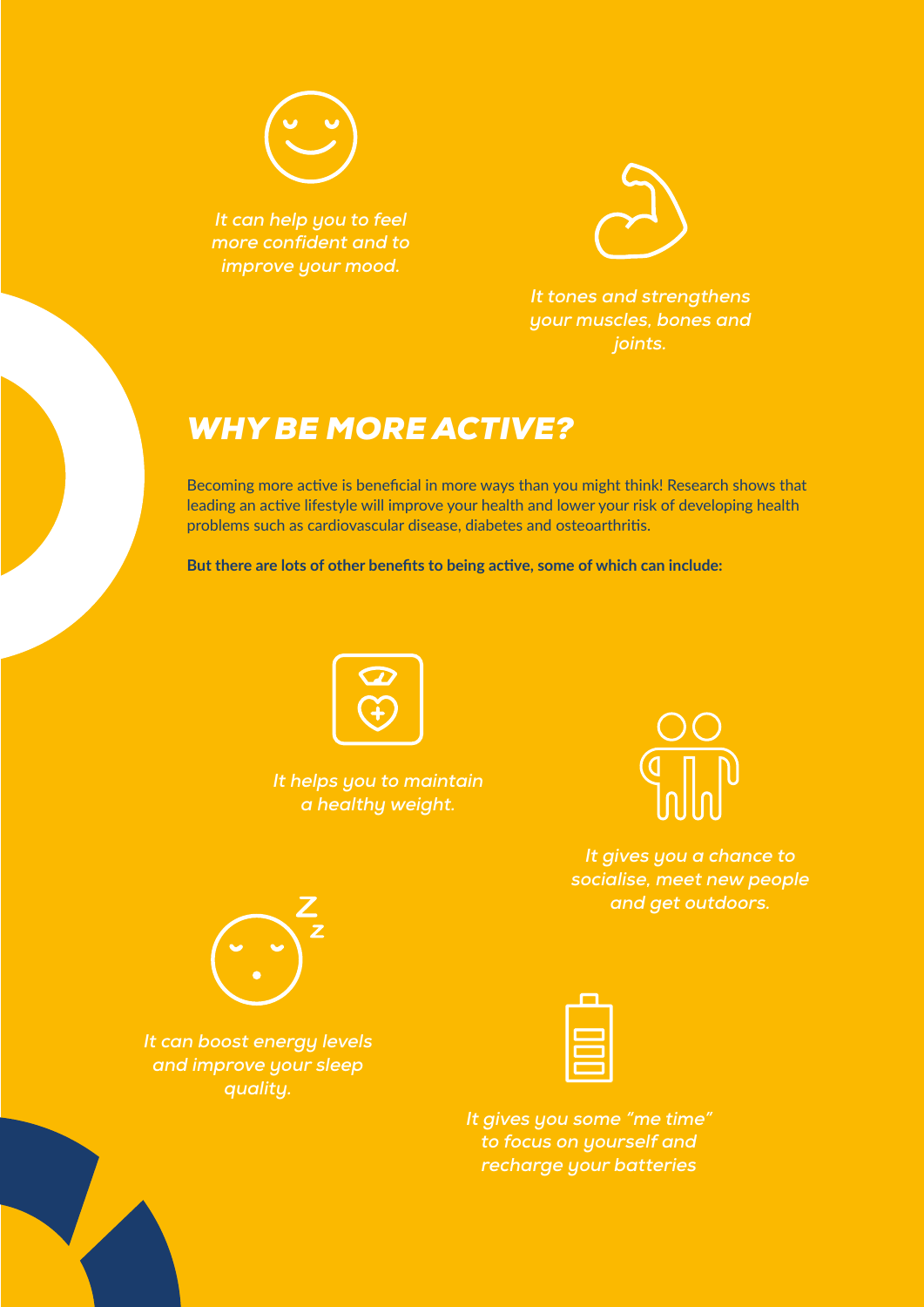## *DEFINITION OF ACTIVITY How much activity is good for me?*

Physical activity guidelines recommend that adults do 150 minutes of moderate activity a week (or 75 minutes of vigorous a week or an equivalent combination of both). This could be broken down into 5 x 30 minutes, or even into 10 minute chunks.

Activities also differ in impact. Impact refers to how much force an activity puts on your body, including your joints and ligaments.

#### **HIGH IMPACT**

Both feet leave the ground at the same time and is generally more intense activity, e.g. running, skipping, most team sports.

#### **LOW IMPACT**

At least one foot is always on the ground or your body is supported during the activity, e.g. walking, yoga, swimming. Low impact activity is good for older people, or those who have joint problems or an injury.

## Activity comes in different levels of intensities

#### **Walking/Light intensity**

This includes walking at work and at home, walking to get from one place to another, recreational walking, sport or exercises.

#### **Moderate intensity**

Your heart rate and breathing are slightly elevated and your body temperature feels a bit warmer than normal e.g. gardening, housework, DIY, carrying light loads, gentle cycling.

#### **Vigorous intensity**

Your heart rate and breathing are rapidly increased and your body temperature feels very warm. You can only utter a couple of words at a time, e.g. running, fast cycling, heavy lifting, digging, tennis.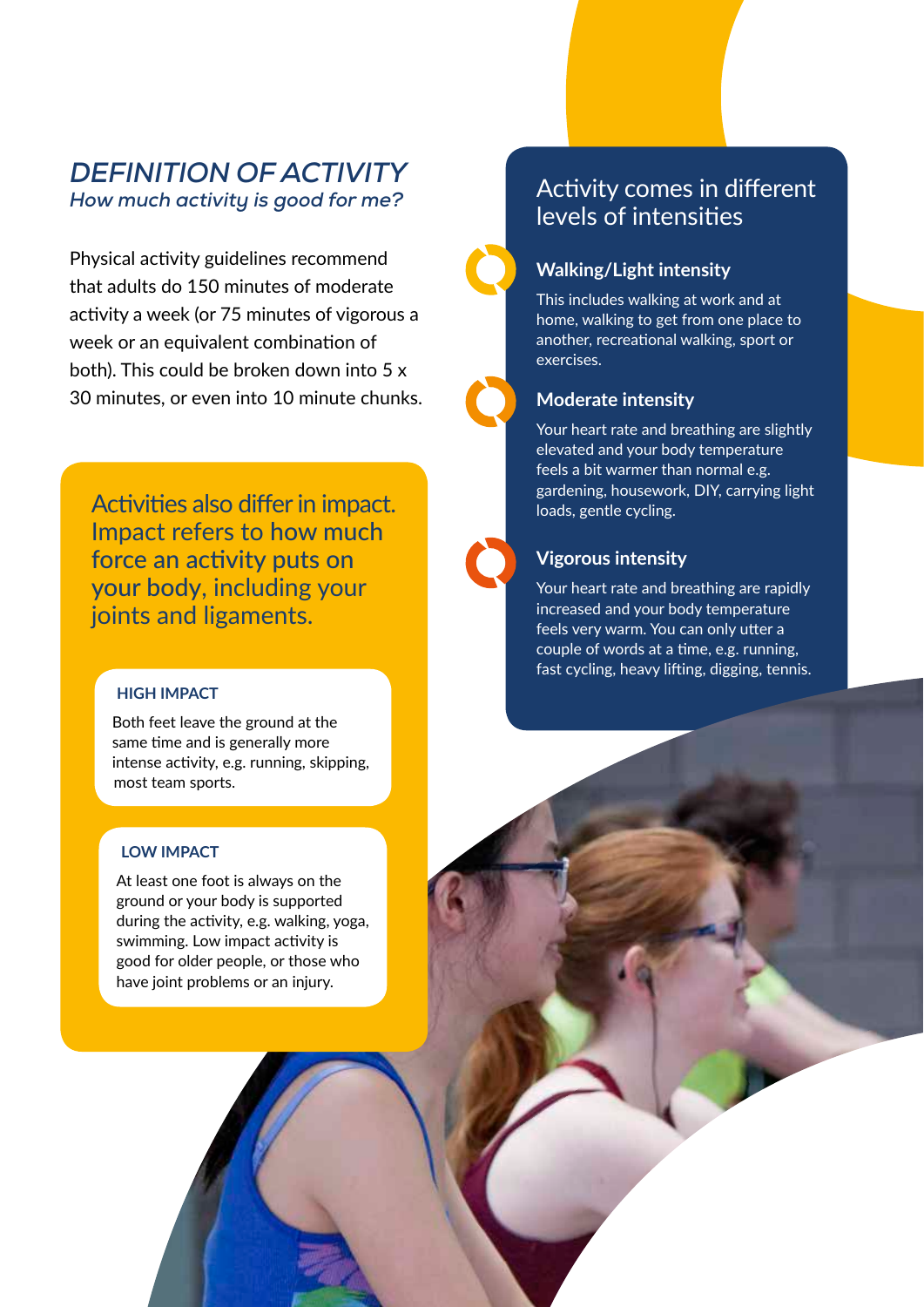## *YOUR FITNESS JOURNEY*

*What to expect – your journey to an active lifestyle*

#### *WEEK 1*

- $\bullet$  Meet with club trainer & have a look around the facility
- $\bullet$  Receive support in downloading an app that will help you track your activity and send you lots of encouragement and support
- $\bullet$  Chat about your goals and what you'd like to achieve during the 6 weeks
- $\bullet$  Complete a brief form confirming you are happy to take part and complete a survey about your current activity levels – but don't worry, this is all done via the app and your trainer will be at hand to help!
- **Your first session will commence this week**

#### *WEEK 2*

- $\bigcirc$  Aim to attend the gym twice this week
- $\bigcirc$  Become more familiarized with the gym environment
- $\bullet$  Begin to incorporate more activity into your day to day lifestyle
- **ID** Update your activity diary

#### *WEEK 3*

- $\bigcirc$  Aim to attend the gym twice this week
- What did you enjoy last week? Perhaps give that another go
- $\bigodot$  How about trying a class this week?
- $\bullet$  Keep looking for opportunities to add more activity into day to day tasks
- $\bigcirc$  Update your activity diary

#### *WEEK 4*

- $\bullet$  Are you still managing to go twice a week?
- $\bullet$  Try adding in an extra activity day e.g. walking or cycling
- $\bullet$  Arrange a catch up with your trainer and check in on how you're getting on
- $\bullet$  Try extending your activity periods 10-15 mins longer than week 1 & 2
- $\bigcirc$  Update your activity diary

#### *WEEK 5*

- $\bullet$  You are doing great, let's keep the momentum going
- $\bullet$  Try meet others like you taking part
- Have you started to consider your plans at the end of the 6 weeks?
- $\bullet$  Keep updating your activity diary

#### *WEEK 6*

- **C** Well done, you made it!
- $\bullet$  Time to reflect
- What does the future hold? If you haven't done so already, have a chat with your trainer about what your next steps are – there's a helpful page at the back of this book called 'My journey so far' which you may find useful to reflect!

**We'd really A appreciate it if you could fill in another survey about your activity levels now you've completed the 6 weeks – thank you!**

## *Your LET'S #BEACTIVE APP – a quick 'how to' guide*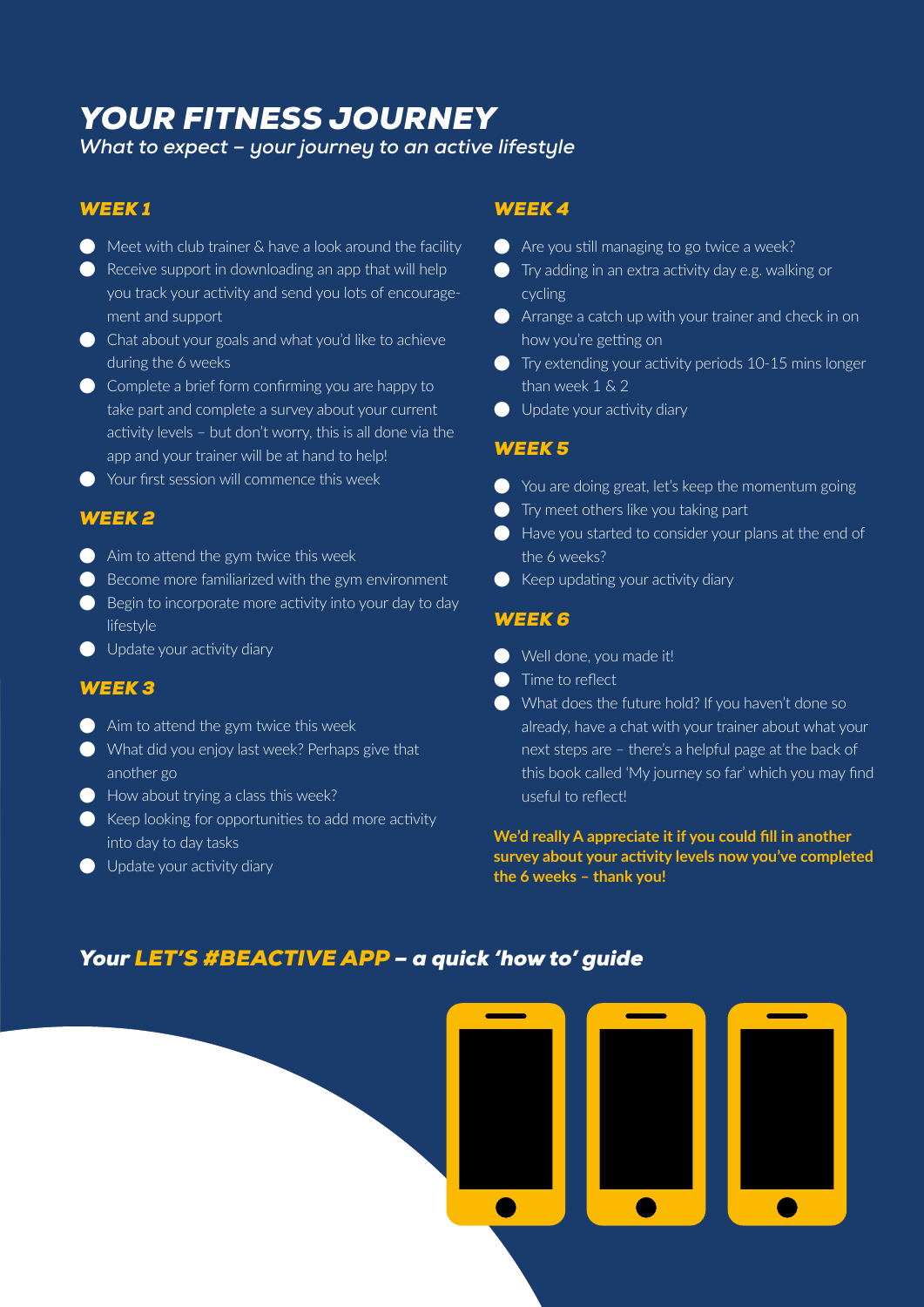## *EXERCISING OUTSIDE OF A GYM*

*Whether you decide to join the gym at the end of the 6 weeks or not, there are many other activities you could try to keep active – here are a few ideas.*

## *SWIMMING*

#### **Moderate Intensity**

Low impact

- → Swimming lessons are widely available
- $\rightarrow$  Variations include aqua-aerobics and synchronised swimming
- → Good for people who might be overweight or have arthritis



## *RUNNING*

#### **Moderate/ Vigorous intensity**

#### High impact

- → Great way to get outdoors
- $\rightarrow$  Good for improving cardiovascular fitness
- $\rightarrow$  Helps to maintain a healthy weight



## *WALKING / HIKING*

#### **Light / Moderate intensity**

#### Low impact

- $\rightarrow$  Can be included in your day to day life (e.g. get off the bus a stop earlier)
- $\rightarrow$  Great way to get outdoors
- $\rightarrow$  Good for people of all ages
- $\rightarrow$  Helps to maintain a healthy weight



### *TEAM SPORTS OR RACKETSPORTS*

#### **Moderate / Vigorous intensity**

- → Can be low impact (e.g. table tennis) to high impact (e.g. football)
- → Social
- $\rightarrow$  Good for those with a competitive nature
- $\rightarrow$  Good for improving cardiovascular fitness and coordination





## *GARDENING*

#### **Moderate / Vigorous intensity**

#### Low impact

- → Good for building muscle
- $\rightarrow$  Good for people of all ages
- → Great way to get children involved
- $\rightarrow$  Good for improving mood



## *CHAIR-BASED ACTIVITIES*

#### **Light /Moderate intensity**

#### Low impact

- $\rightarrow$  Good for those with reduced mobility
- $\rightarrow$  Can be done at home or in a group

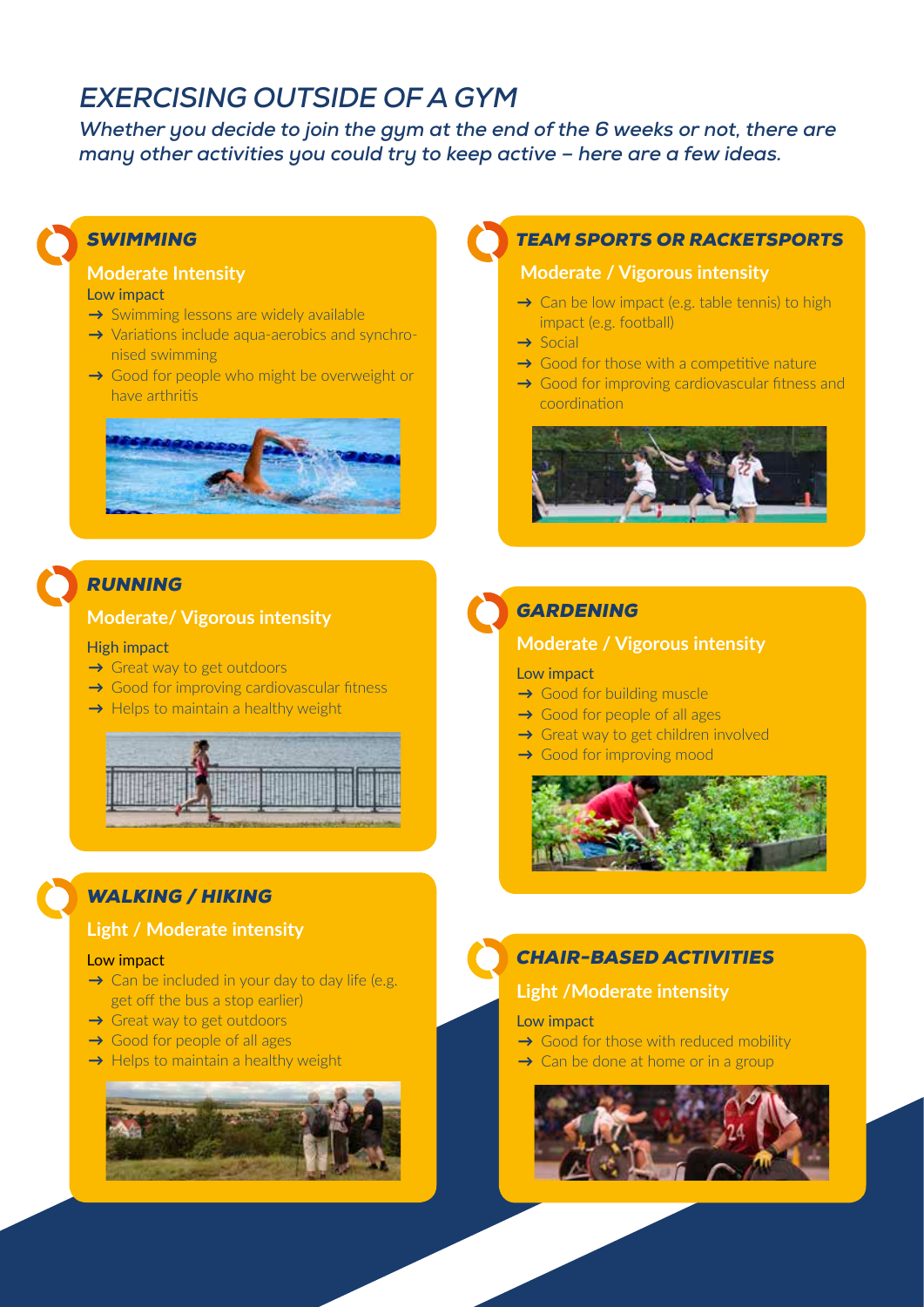#### *OTHER IDEAS*

- $\rightarrow$  Walking up the escalator
- $\rightarrow$  Playing with the children or the dog in the garden
- $\rightarrow$  Standing while on the bus instead of sitting
- $\rightarrow$  Do some stretching or strengthening exercises whilst waiting for the kettle to boil or brushing your teeth
- $\rightarrow$  Get up and moving during the television advert

## П

**I feel that being more active has improved my overall wellbeing. I have more energy and even sleep better. I look forward to exercising now! I am so happy I made the decision to be active and am excited to continue my journey** *Chloe, Ireland*

## H

**Last year in July, I was diagnosed with two prolapsed spinal discs. I had to choose between surgery and exercise. I opted for exercise, I started with Pilates classes and Kettlebells muscle training. My problems are gone and I can live normally without any limitations.**

*Hynek, Czech Republic* 

## HT.

**I've finally learned the importance of dedicating time to myself and to my well-being. I noticed that, after training, I felt more relaxed. I'm more often in a good mood and I'm able to face the job with more lucidity.**

*Eliana, Italy* 

## Ш

**It has made me feel so much better. I'm in a mindset now in which I can tell myself I am capable of doing something, and doing more. I have a new belief in myself which is invaluable.**  *Monica, England*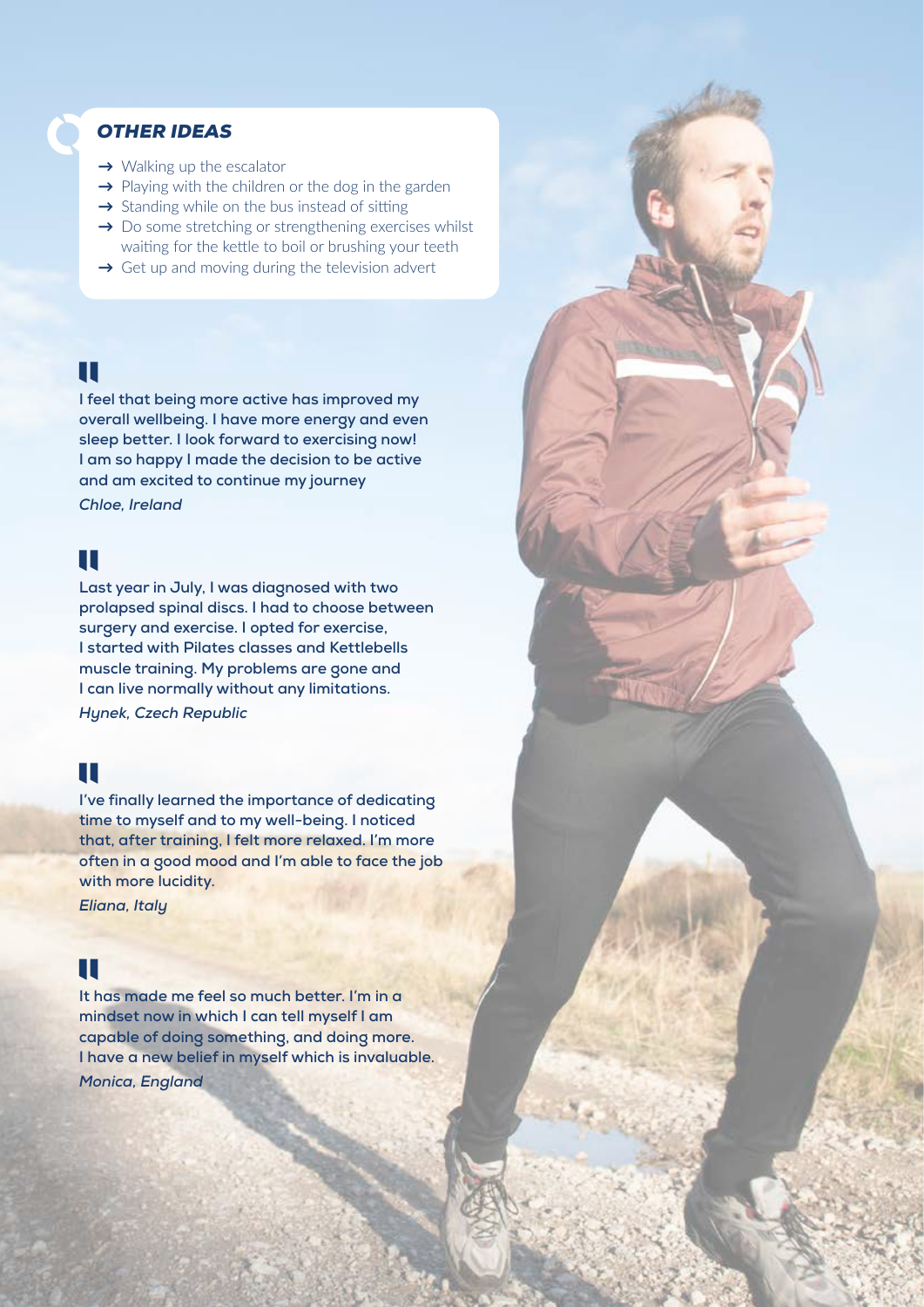



Co-funded by the<br>Erasmus+ Programme<br>of the European Union

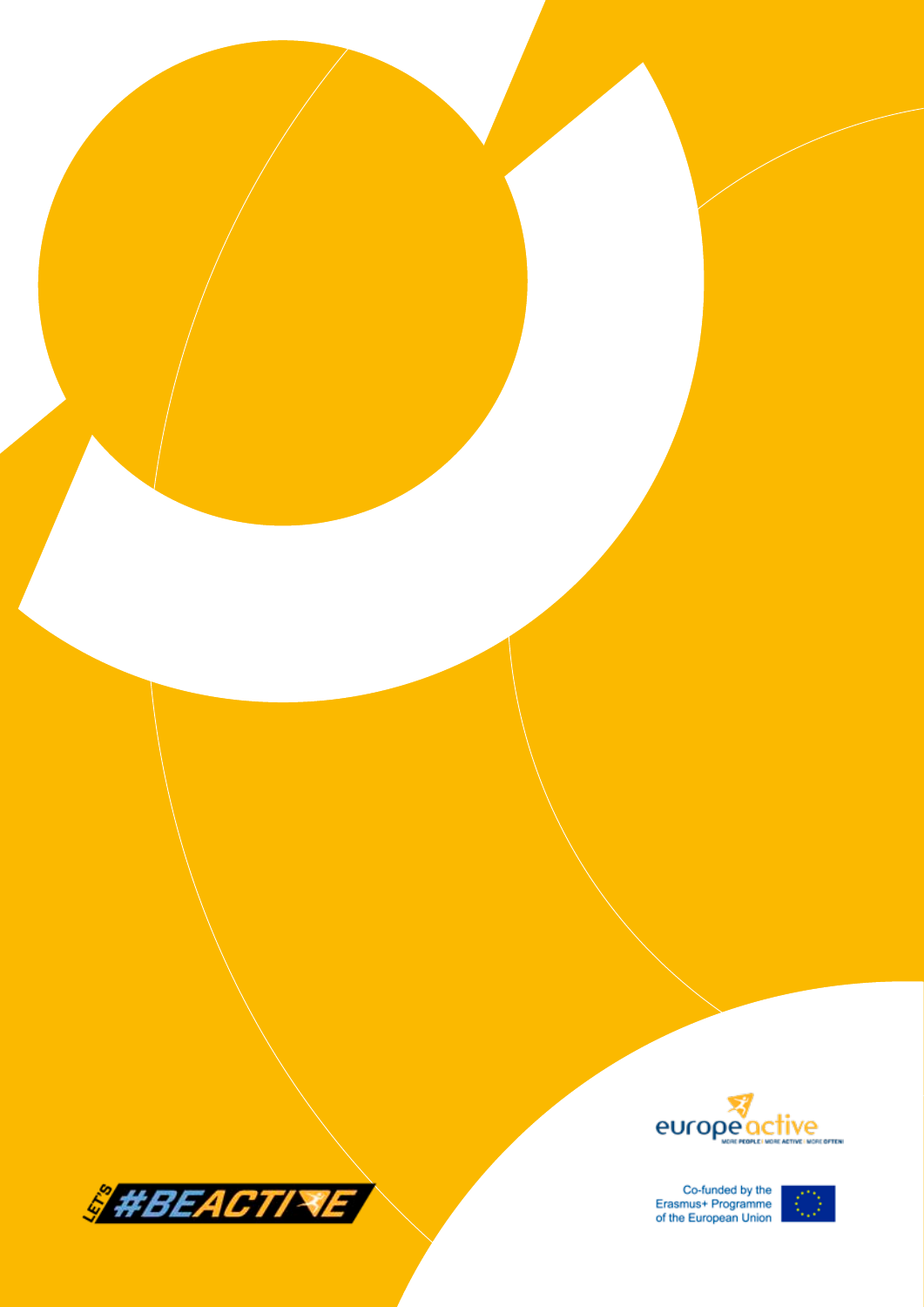## *THE LET'S #BEACTIVE PROJECT*

- *Promoting physical activity and healthy lifestyles*
- *Creating an evidence base for further policy development*
- *Promoting the European week of sport*

## *THE EUROPEAN WEEK OF SPORT*

The European week of sport is a European Commission initiative to promote sport and physical activity across Europe. The Week is for everyone, regardless of age, background or fitness level.

*ec.europa.eu/sport/week*



## *VISIT US!*

homepage etc. Project club



Find us on<br>**Facebook** 

| logo    |  |
|---------|--|
| partner |  |

*logo club*

## *MY ACTIVITY TRACKER*



Co-funded by the Erasmus+ Programme of the European Union